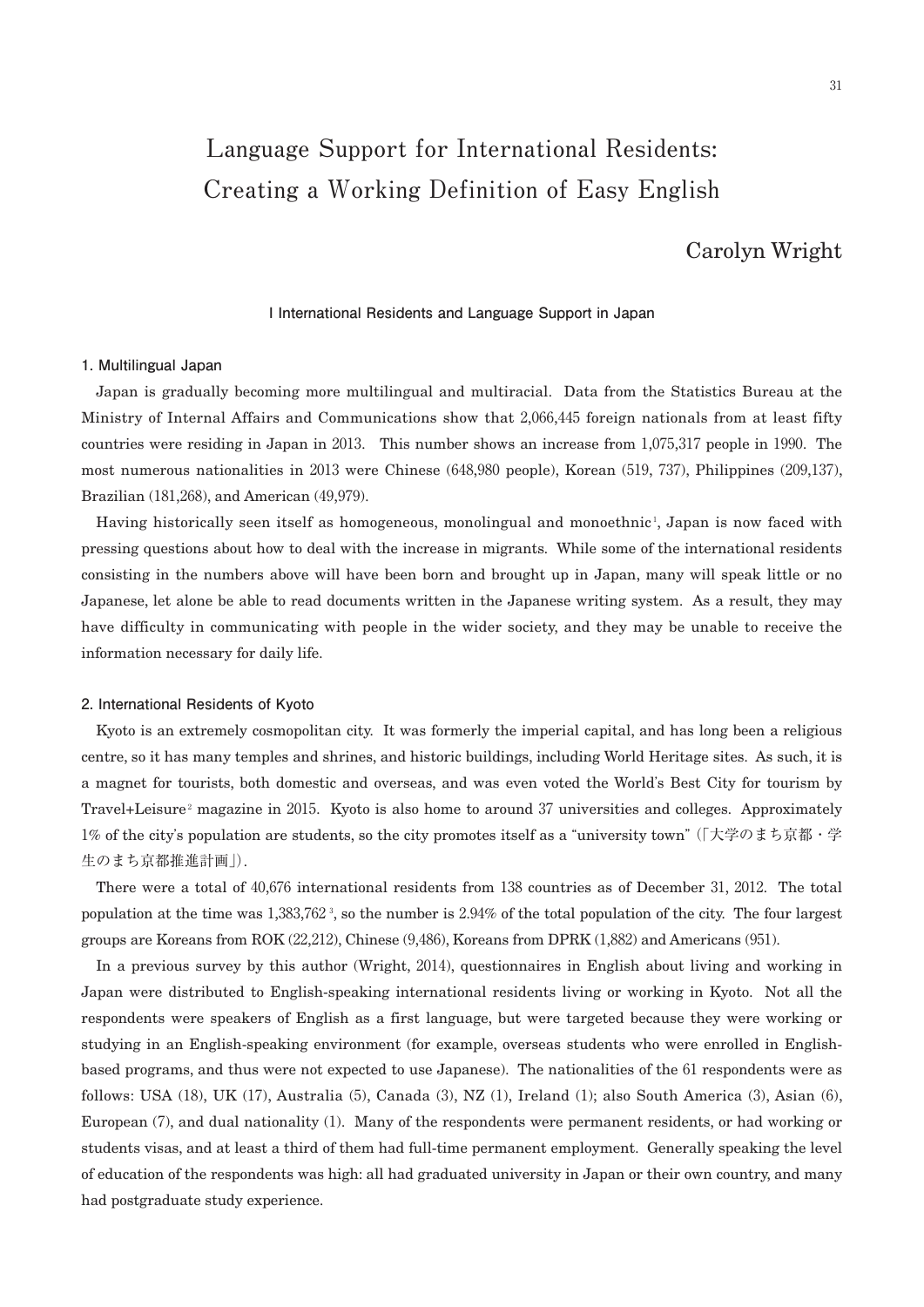Respondents were asked to assess their own language ability. About two-thirds of them reported that they can speak Japanese without difficulty, although two-thirds of this group are less fluent with their reading. About one-third of the respondents reported that they are illiterate in Japanese, and a few also have difficulty in speaking Japanese.

| Japanese Language Ability                                              | Total | % of Total |
|------------------------------------------------------------------------|-------|------------|
| Can speak, read and write Japanese without difficulty                  | 13    | 21.3       |
| Can speak Japanese without difficulty, and can read and write a little | 25    | 41         |
| Can speak Japanese, but cannot read or write it                        |       | 11.5       |
| Can communicate in a limited way                                       | 10    | 16.4       |
| Can understand spoken Japanese a little                                | 4     | 6.6        |
| Very limited understanding                                             |       | 1.6        |
| Cannot speak Japanese at all                                           |       | 1.6        |
| Totals                                                                 | 61    | 100        |

**Table 1: Respondents Self-assessed Japanese Language Ability**

#### **3. Language Problems Encountered in Daily Life**

When asked about difficulties experienced in their daily lives, many of the respondents said that they did not experience any particular problems. The proportion roughly corresponded to the number of people who said they could use Japanese reasonably proficiently, as described in the previous section. Multiple answers were permitted and some respondents encountered various problems in utilising medical services. For example, documents, information and signs in hospitals were in Japanese only. Clearly, this is a significant problem for the people who are unable to read or write Japanese. Moreover, respondents could not make themselves understood by staff, or could not understand explanations about treatment and medicines.

While many doctors in Japan are able to speak enough English to talk about medical problems, albeit using medical terms which may not be easily understood by the layperson, accessing information about medical treatment was difficult for some respondents. Respondents found that there was not enough information about where to have a consultation in a language other than Japanese, or that they did not know which facility to use, including for night-time emergencies. Some services are available in English for those who know about them, but this is clearly an area where more language support could be given, particularly in view of the large number of tourists and temporary visitors who may need medical care during their visit.

The respondents in our survey were asked about difficulties they had when raising children in Kyoto. Nineteen of the respondents answered that they had children, and nine of them stated that they had had no particular problems with childrearing (multiple answers were possible). However, four respondents said that they found it difficult to teach their children about the language and customs of their country of origin, and three were concerned that their children were not fluent in their own language. Three respondents experienced difficulties in communicating with teachers at schools, day-care or kindergartens, and two experienced difficulties in accessing day-care. One respondent noted that his children had initially experienced difficulties with Japanese.

Respondents commented that they found difficulties or had trouble understanding when using administrative systems, such as the tax and pension systems. Mostly, they relied on Japanese friends and family members (a large number had Japanese spouses), or accessed workplace or school support when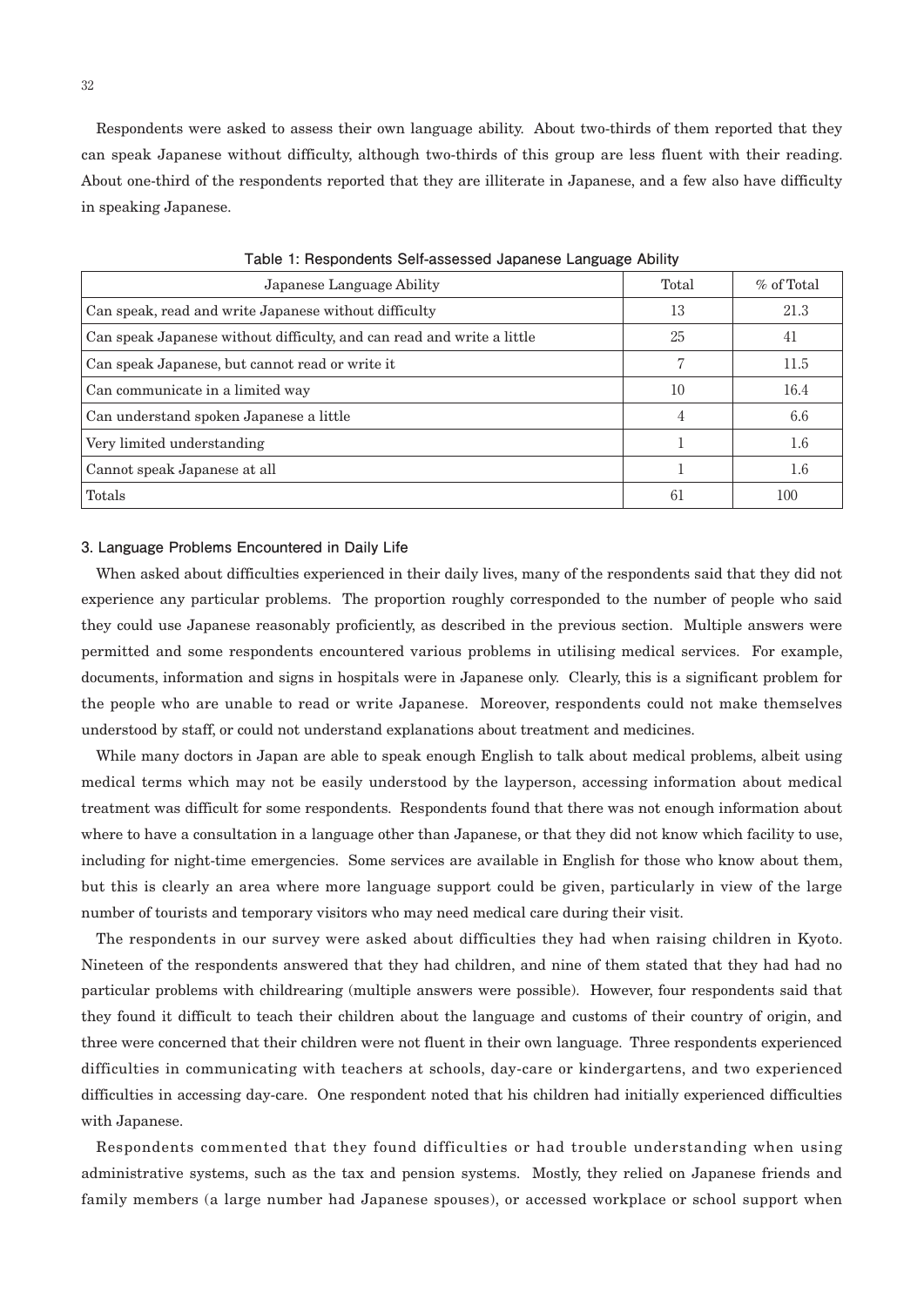necessary.

Many English speakers are in a socially and economically privileged position compared to other minority languages. In the English-speaking community, there are very strong links between members (for example, in job-seeking, accommodation, exchange of goods and entertainment), electronic social networking, and easily recognisable places to gather (such as Irish-style pubs), as well as disaster support volunteer groups. It seemed clear from the survey that public language support is either not provided or not utilised.

While many native English speakers do not experience significant problems in their daily lives, the situation may be different in emergencies. In cases of emergency such as earthquakes and typhoons, only 28 of 61 respondents said that they knew where their local evacuation area was. Of the 33 people who did not know, eighteen said evacuation areas and routes are not well signposted, and twelve said that the signs were in Japanese only (multiple answers were possible). One person did not know of the existence of such evacuation areas. Moreover, twelve people answered that they had little or no contact with other people in the neighbourhood, suggesting that a significant minority of non-Japanese residents may be isolated from their local communities in daily life and at times of disaster.

This finding is borne out by the result of a a survey on the disaster preparedness of international residents in Kyoto carried out by Kyoto Prefectural International Center (KPIC). They found that international residents seemed to be less worried than Japanese residents about disasters, and many did not know what to do in case of an earthquake. They would like to participate in disaster drills but do not know how to, since their communication with neighbours tends to be very limited. The KPIC concluded, "Judging from these results, there is a need to keep spreading information about natural disasters and how to be prepared for them, as well as to encourage international and Japanese residents alike to actively participate together in their local community's disaster drill."

#### **4. Language Support in the Public Sphere**

As described in the previous section, given that language support can be said to be provided in the private sphere voluntarily, what support is provided in Kyoto? Furthermore, what can be done to help international residents in times of disaster? Firstly, it is necessary to define ʻlanguage support'. Kawahara defines it as support given to non-Japanese residents to help them participate more fully in Japanese society by providing them with the information they need using language that they can understand (Kawahara, 2007:11). <sup>4</sup>

General living information is available at both the Kyoto City International Community House (in English, Chinese, Korean and "others"), and the Kyoto Prefectural International Centre (in English, Chinese, Korean, Spanish, Portuguese, Tagalog on a daily rotating basis). For mental health, there is the nationwide Japan Help Line, which purports to offer help in 18 languages and is available 24 hours a day. Legal, police-related, childwelfare-related and consumer-related advice is offered in Japanese only. Some information on general government policy is available at a national level from ministries, such as the Ministry of Health, Labour and Welfare (about health advice including heatstroke). The National Tax Agency has handbooks in English.

The Kyoto City web page is available in four languages, Japanese, English, Chinese and Korean. Some information written in Spanish is available on the website and in pamphlets. There is information for what to do in the event of a fire or earthquake, but also general information about the city and the local government's future plans. There is public transport information tourist information and useful information. The format gives each bullet point in the four languages at the same time.

This study proposes a two-pronged approach to language support that will help non-Japanese residents to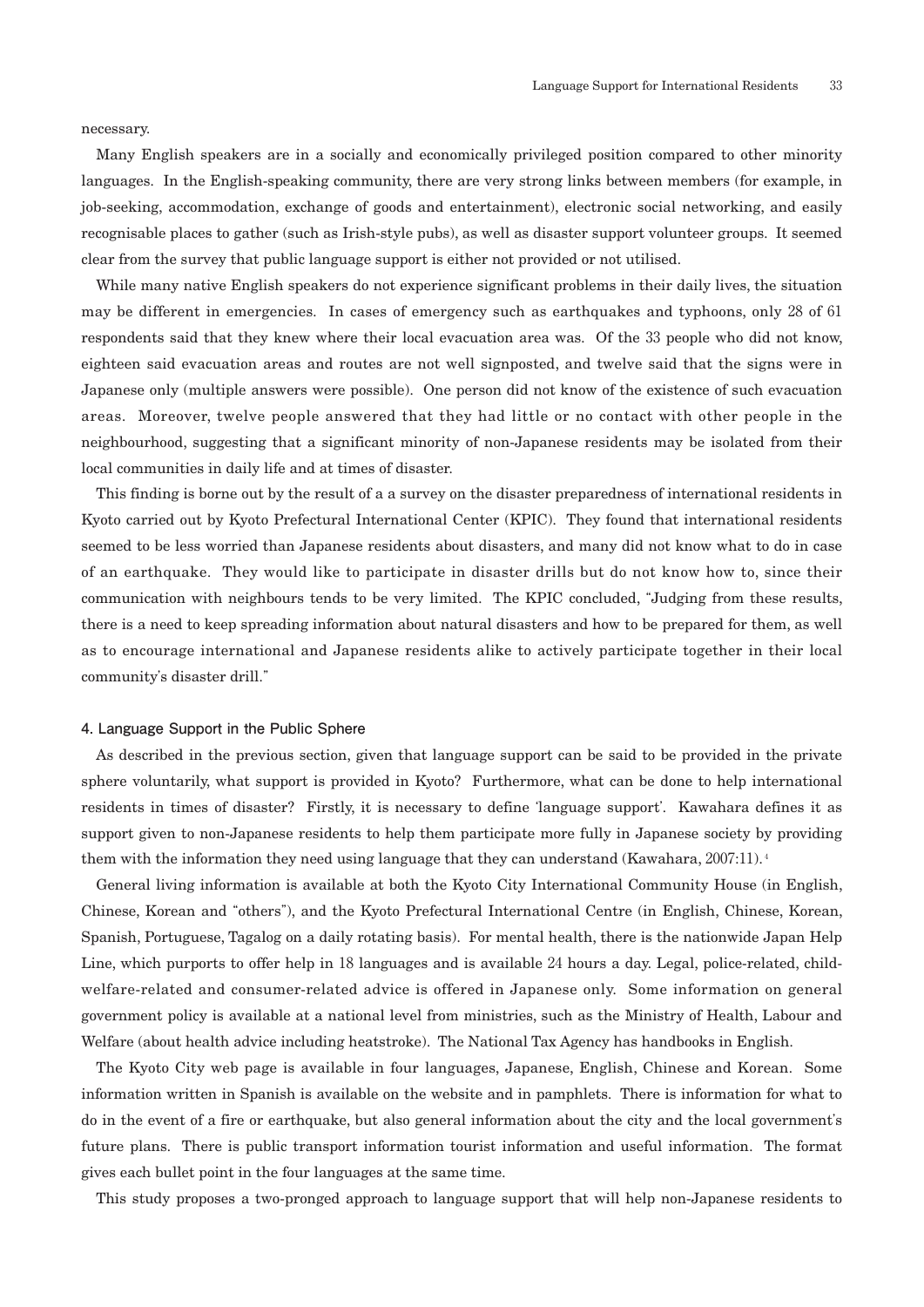"participate more fully in Japanese society by providing them with the information they need using language that they can understand": Easy Japanese (Yasashii Nihongo) along with Easy English (Yasashii Eigo). As reported above, many of the English-speaking residents can read Japanese to a certain extent, suggesting that support given in the written language using Easy Japanese will assist a large number of the international residents without undue costs related to translation. Because there is no special system for immediate translation of target languages after a disaster, it takes at least 72 hours (3 days) for information to become available. Easy Japanese can be a substitute. Further studies are needed on non-native but main users of English, such as Vietnamese or Thai students, who may fall between two stools. Many of these non-native speakers will be assisted in understanding by the use of Easy English.

# **II Language Support through Easy Japanese and Easy English**

# **1. Introduction**

This section examines the concepts of Easy Japanese and Easy English, by examining an actual example of disaster-related language support in Kyoto. The KPIC has produced a booklet, "Disaster Preparedness Handbook for International Residents". The booklet covers earthquakes and wind and flood damage, and gives concrete advice about how to prepare for disasters, and what to do in the event that a disaster occurs. It gives some simple phrases and useful words in Japanese. The booklet is available in Korean, Chinese, English, Portuguese, Spanish, Tagalog, and Easy Japanese (やさしい 日本語), with Indonesian, Vietnamese, and Thai added in April, 2015.

The efforts of KPIC to prepare as many international residents as possible through offering the information in as many languages as possible are commendable, but as can be seen from the table below, there are diminishing returns for the investment, as the number of people who are supported by each particular translation becomes smaller and smaller.

| Languages<br>covered | Residents | English<br>speaking | Residents | Other                                          | Residents |  |
|----------------------|-----------|---------------------|-----------|------------------------------------------------|-----------|--|
| <b>ROK</b>           | 22,121    | <b>USA</b>          | 951       | France                                         | 358       |  |
| China                | 9,486     | UK                  | 322       | India                                          | 248       |  |
| <b>DPRK</b>          | 1,882     | Australia           | 221       | Germany                                        | 200       |  |
| Philippines          | 881       | Canada              | 196       | Nepal                                          | 199       |  |
| Taiwan               | 665       | New Zealand         | 64        | Russia                                         | 136       |  |
| Thailand             | 369       | Ireland             | 21        | Malaysia                                       | 116       |  |
| Vietnam              | 293       |                     |           | Italy                                          | 106       |  |
| Indonesia            | 286       |                     |           | 115 nationalities with<br>less than 100 people | 1290      |  |
| Spain                | 76        |                     |           |                                                |           |  |
| Mexico               | 38        |                     |           |                                                |           |  |
| <b>Brazil</b>        | 145       |                     |           |                                                |           |  |
| Portugal             | 6         |                     |           |                                                |           |  |
| Total                | 36,248    |                     | 1,775     |                                                | 2,653     |  |
| Subtotal             |           | 36,248              |           | 2,653                                          |           |  |
| Grand total          | 40,676    |                     |           |                                                |           |  |

**Table 2: Numbers of international residents in Kyoto by nationality (arranged according to languages covered by the disaster booklet translations provided by KPIC)**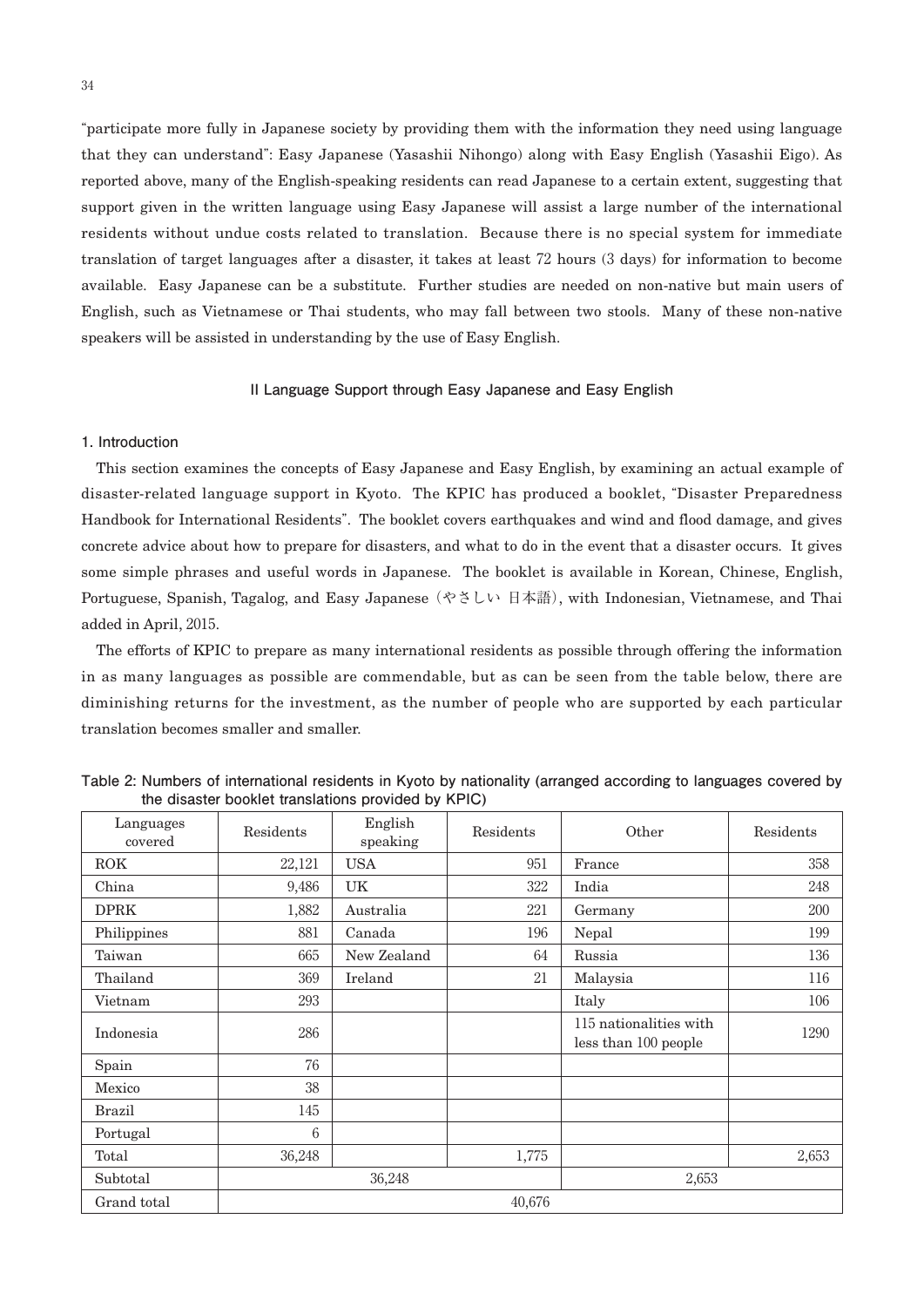#### **2. Easy Japanese**

The following definition of Easy Japanese is based on Hirosaki University's Sociolinguistics Laboratory home page. It requires familiarity with 2,000 spoken and written Japanese words. They suggest that information be given using no more Chinese characters and grammatical structures than Level 3 of the Japanese Language Proficiency Test: if a person can arrange a meeting with friends and make purchases in a store, their Japanese level should be sufficient. The sentences should be short and simple, and the pronunciation of Chinese characters can be shown using furigana. Ambiguous expressions should be avoided. This would allow information to be given to a wide non-Japanese audience within 3 hours of a disaster.

#### **3. Easy English**

Yoneoka (2005) surveyed artificially simplified Englishes, and identified the following types:

a. Basic English: This is for learners of English and has a basic 850 words plus another 150 specialist words.

b. Special English: For learners of English, based on American English. It has a basic vocabulary of 1500 words.

c. Plain English: This is to simplify administrative English, such as government publications and documentation for native English speakers. There is no particular vocabulary limit or word list.

d. Simplified English: Based on American English, this is aimed at engineers working in the aeronautical and space industries. It has a basic vocabulary of 823 words, plus specialist terms.

e. Easy English: This English was developed to make the Bible accessible. It is based on British English, and has two levels, where Level A has a vocabulary list of 1200 words, and Level B which has 2800 words.

f. Specialized English: This English was also developed to promote the diffusion of Christian ideology, and is based on a mixture of British and American English. It has a vocabulary list of about 1500 words.

As a working definition, the developers generally suggest the following parameters for producing artificially simplified English:

a. Use a limited vocabulary (around 1000 words);

b. Express ideas in as few words as possible;

c. Keep the sentences short, and do not use more than one topic in one sentence;

d. Do not use the passive voice;

e. Paraphrase in simple words;

- f. Avoid jargon;
- g. Avoid idioms.

Because the different types of simplified Englishes have a particular basis (or bias), such as promoting Christian ideology, or to simplify administrative English for native speakers, it makes it very difficult to find a new title, but Easy English, or perhaps Yasashii Eigo is better, to since we will be considering them as a partner to Yasashii Nihongo.

#### **III Defining Easy English**

Following similar parameters to those mentioned above, Takagaki (2015) has produced the following example of Yasashii Eigo. The original text is from an English newsletter called The Globe, published in May, 2010 by the International Exchange Association of Fukushima City):

"So it's that time of year again – the annual Fukuyama Rose Festival is upon us! This month's issue of The Globe will provide you with all you need to know about some of the events going on during the city's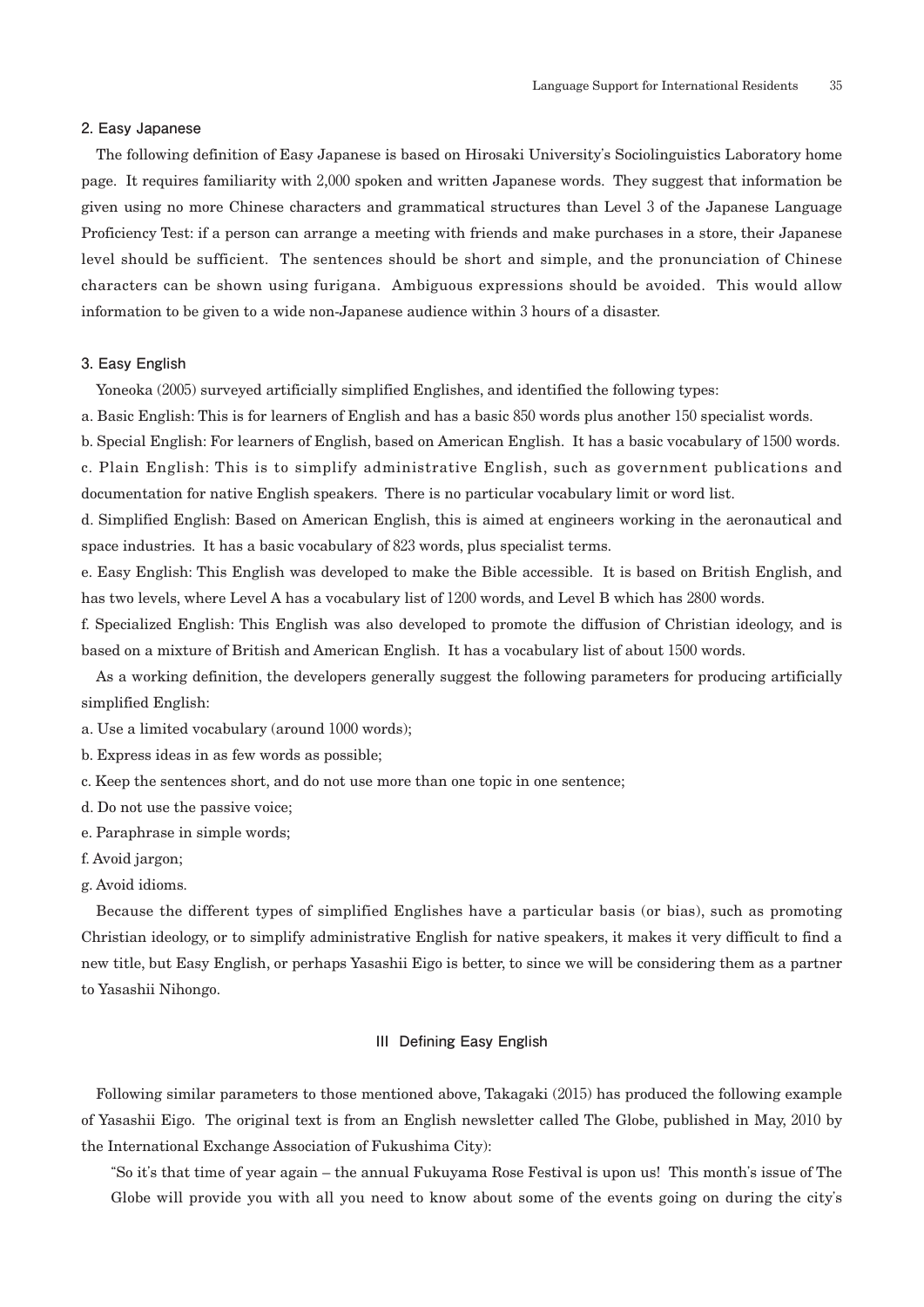biggest annual event, the Rose Festival, on Saturday, May 15 and Sunday May 16."

(Simplified version from Takagaki):

"It's that time of the year again – the Fukuyama Rose Festival is here! This month's issue of The Globe will give you information about some of the events during the city's biggest yearly event, the Rose Festival, on Saturday, May 15 and Sunday May 16." 高垣 (2015、23)

As Takagaki describes in his report, he has taken out superfluous words and generally used simpler vocabulary items, so, for example, the complex noun phrase, ʻall you need to know' has been replaced by the relatively accessible noun ʻinformation' , and the verb ʻprovide' has become ʻgive'.

Takagaki has produced a much more accessible piece of English by adhering to the above guidelines, and using his common sense of what may be acceptable to Japanese learners of English. However, this common sense needs to be developed into concrete guidelines that can be applied to documents produced for the needs of the huge variety of non-Japanese residents in Japan. It will be necessary to find a way of writing Easy English that is accessible to as many different nationalities as possible.

Firstly, which English words can be understood by a large number of non-native speakers and so are acceptable for Easy English? There is no simple answer to this question at the moment, and further work is necessary. Each of the artificially simplified Englishes studied by Yoneoka has an associated word list, but there is a large discrepancy in the number of words allowed (from 850 to 1500, or more). There are numerous word lists for ESL, such as the Ogden Word List (which has a list of 850 words) or the Voice of America Word List (1510 words) that can be used as guidelines.

A short passage from the first page of the KPIC booklet (written in English presumably for native English speakers) has been used as an example to show the accessibility of the booklet. The English booklet also gives a Japanese translation beside the English text. The table below shows these two texts, plus the Japanese from the Easy Japanese booklet. A simplified version of the English has been made by translating the information provided in the Easy Japanese booklet.

#### **Table 3: English, Japanese, Easy Japanese and Easy English texts**

#### **1. What is an earthquake?**

Whenever the boundaries in the bedrock beneath our feet shift, or when great pressure is exerted onto the bedrock's interior and the bedrock breaks, the shaking from that event is transmitted to the surface. When a major earthquake occurs, electricity and water lifelines can be cut and falling buildings may cause fires or other secondary damage.

# **1.地震とは**

地下の岩盤どうしの境目がずれたり、岩盤の内部が大きな力を受けて割れたりしたときに、その揺れが地上へ伝わって くるものです。大地震が発生すると電気、水道などのライフラインが寸断され、建物の倒壊による火災などの二次災害 も引き起こす恐れがあります。

#### **やさしい日本語**

**1.地じしん 震を知し っていますか?**

じしん いつ、どこで起きるか わかりません。地面が揺れて、家やビルが壊れます。水営や 電気や ガスが 止ま ります。火事に なるかも しれません。

#### Direct translation of the easy Japanese

#### **1. Do you know about earthquakes?**

We do not know when or where an earthquake will happen. The ground shakes, and houses and buildings are destroyed. Water, electricity and gas may stop. There may be fires.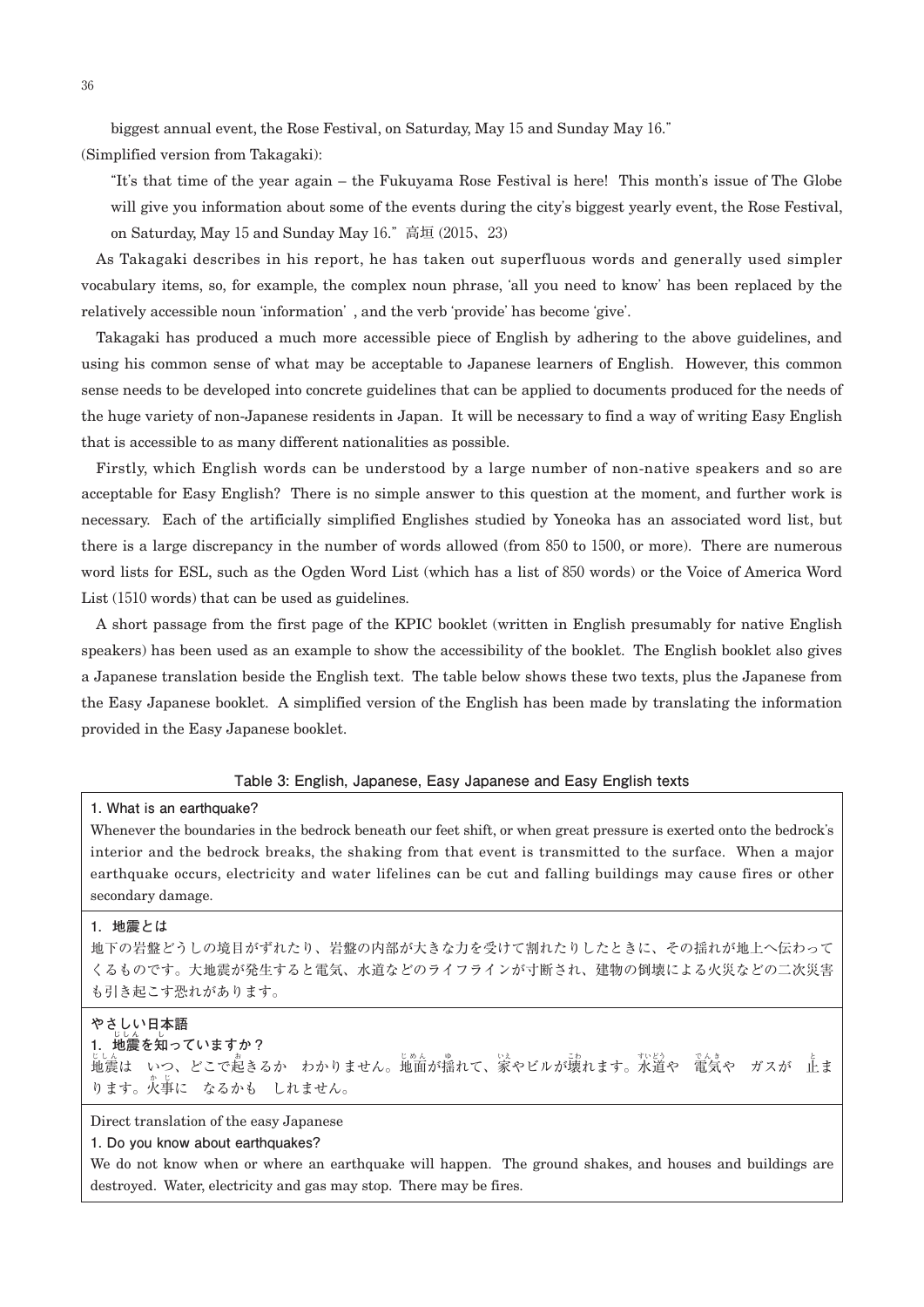How accessible are the different versions in terms of vocabulary? Words not appearing in the Ogden word list, which has 850 words, are highlighted in the texts below:

#### (Original English version)

#### **1. What is an earthquake?**

Whenever the boundaries in the bedrock beneath our feet shift, or when great pressure is exerted onto the bedrock's interior and the bedrock breaks, the shaking from that event is transmitted to the surface. When a major earthquake occurs, electricity and water lifelines can be cut and falling buildings may cause fires or other secondary damage.

(Simplified version)

# **1. Do you know about earthquakes?**

We do not know when or where an earthquake will happen. The ground shakes, and houses and buildings are destroyed. Water, electricity and gas may stop. There may be fires.

Words not appearing in the VoA list (1510 words) are highlighted below:

# (Original English version)

# **1. What is an earthquake?**

Whenever the boundaries in the bedrock beneath our feet shift, or when great pressure is exerted onto the bedrock's interior and the bedrock breaks, the shaking from that event is transmitted to the surface. When a major earthquake occurs, electricity and water lifelines can be cut and falling buildings may cause fires or other secondary damage.

(Simplified version)

#### **1. Do you know about earthquakes?**

We do not know when or where an earthquake will happen. The ground shakes, and houses and buildings are destroyed. Water, electricity and gas may stop. There may be fires.

The above analyses suggest that the number of words necessary is somewhere between the Ogden and VoA lists. All the words in the simplified version appear on the VoA list whereas some essential and commonly used words, such as ʻearthquake' and ʻelectricity', do not appear in the Ogden list.

The grammar and phrases have naturally been simplified, but by how much? Text Analysers for Readability such as SMOG or ATOS use sentence length and the number of syllables in the words used to calculate how many years of formal education a person would need to read a text. They also give hints on how to improve readability. These text analysers are generally provided for use by native English speakers. In the KPIC pamphlet, the original English in the pamphlet would expect the reader to have about 13~15 years of education, namely a university level of education, whereas the translation of the やさしい日本語 would need 4~7 years of formal schooling. Clearly, this is much closer to the level which can be expected to be easily read by a nonnative speaker of English.

# **Conclusion and Considerations**

Efforts are being made in Japan to provide for the linguistic needs of non-Japanese residents and visitors, but this paper has suggested a way in which language support could be improved, namely, by providing support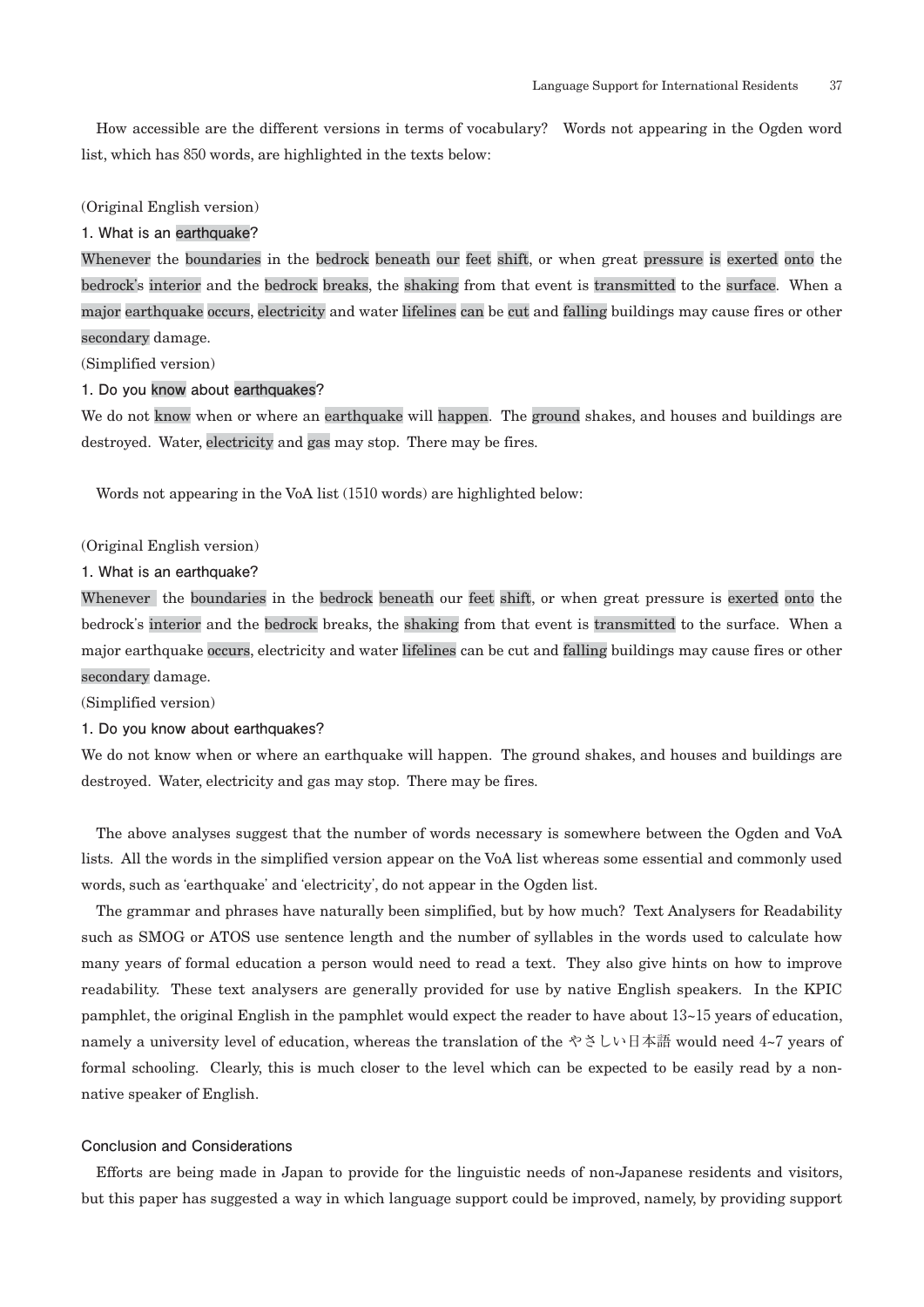in Easy Japanese and Easy English. Easy Japanese can be produced quickly by Japanese native speakers who have no other linguistic knowledge, based on the common sense rules suggested by Hirosaki University and others. Many international residents (and even Japanese residents) would be helped by this provision. For those international residents who have little command of the Japanese language, and moreover, are not native English speakers, Easy English would help to fill the gap in native language support. This paper has attempted to give some parameters for Easy English, using examples from the wide variety of artificially simplified Englishes. It goes without saying that some non-Japanese residents will speak neither Japanese nor English, easy or otherwise, and other methods of support must be found for them. Large-scale studies are necessary to determine the actual number of people to whom this applies.

One of the respondents from the Kyoto survey of the language support needs, a native German speaker, sums up the situation: "In general, I think Japan is still not well prepared for English-speaking foreigners. Any language outside English is without question. It's OK, I manage, but that not even Municipal Institutions, such as Ward Offices have any English-speaking personnel was surprising. Apart from that, I think it is my duty to try hard to understand their language! "

# **Acknowledgment:**

The author gratefully acknowledges the receipt of funding from the Japanese Ministry of Education (Research project number: 26370740).

#### **Notes**

- 1 There is a large body of literature on this topic. See for example Maher (1995:9-10, 1997:115~6), Arudou's *Japanese Only* (2006:ii~iii) or Maher and MacDonald (1995:10), among others.
- 2 Travel+Leisure magazine HP
- 3 Kyoto City Official Website
- 4 「外国人が理解できる言語を用いて、必要とされる情報を伝達すること」(河原、2007:11)。

#### **References**

#### **Sources in English**

Arudou, Debito (2006): *Japanese Only* (Akashi Shoten, Tokyo, Japan).

- Kyoto Prefectural International Center (2013): "Natural Disasters: Are You Prepared to Face One", *Kyoto Prefectural International Center News*, Winter 2013~2014, vol. 69).
- Maher, John C. (1995): "Multilingual Japan: An Introduction", *Journal of Multilingual and Multicultural Development,* 16(1,2), 1-17.
- Maher, John C. and MacDonald, Gaynor (1995): *Diversity in Japanese Culture and Language* (Routledge, London and New York).
- Maher, John (1997): "Linguistic Minorities and Education in Japan", *Educational Review,* 49(2), 115-127.
- Wright, Carolyn (2014): "Language Support Needs of English-speaking Foreign Residents in Kyoto" in 『日本にお けるマイノリティー言語に関する実態調査と言語支援開発』(研究報告書 課題番号 :23520706)、34-42。
- Yoneoka, J (2005): "A Survey of Artificially Simplified Englishes: Implications for an English as an International Language". 『海外事情研究』33 (2), 1-27.